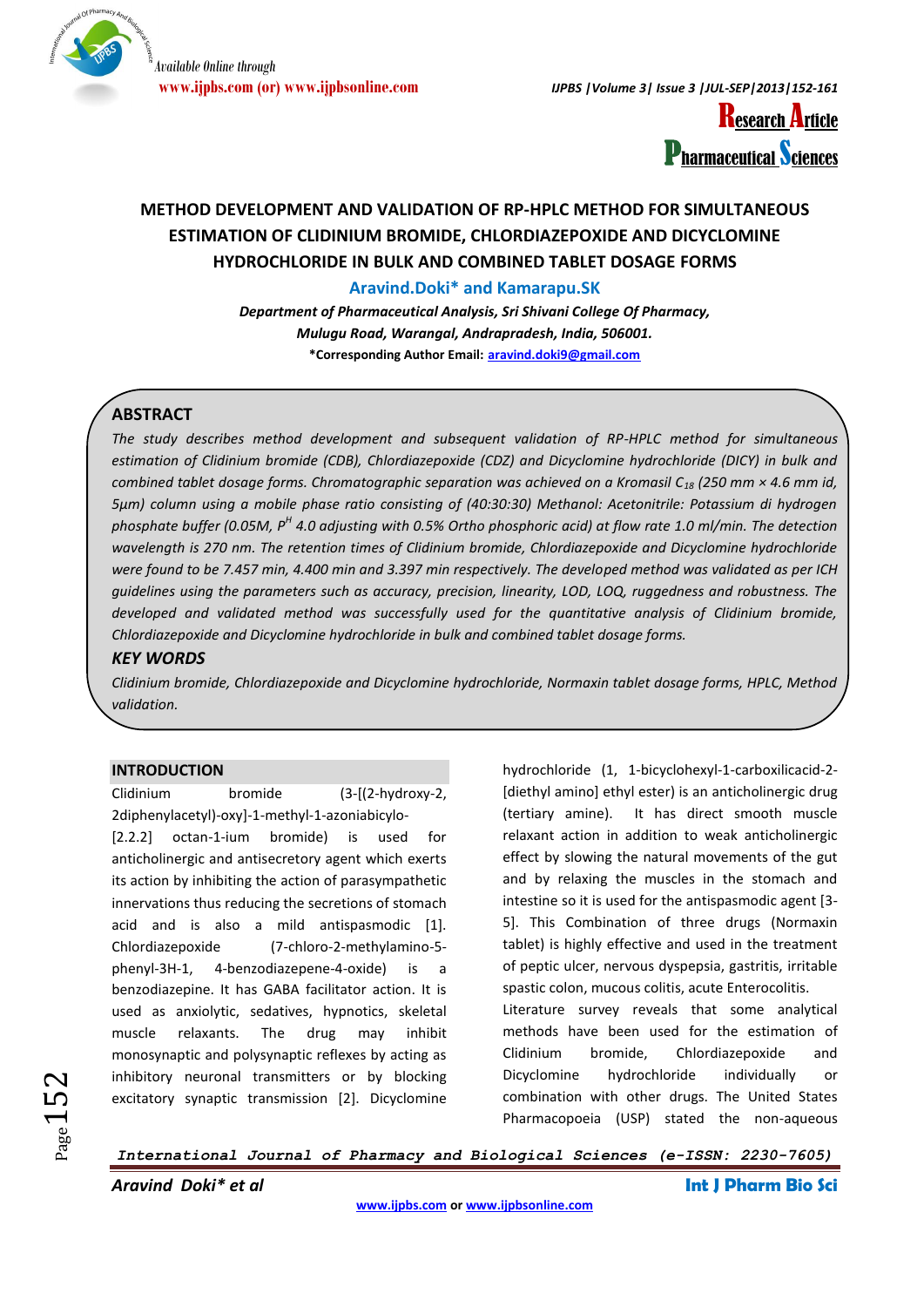

titration method for the assay of Clidinium bromide and chlordiazepoxide [6]. Very few methods for the determination of Clidinium bromide and chlordiazepoxide in combined dosage forms including RP-HPLC [7-9], derivative spectroscopy [10] and spectrophotometry using multivariate calibration techniques [11] was reported. Chlordiazepoxide has been determined alone or with other compound in pharmaceutical formulations using first-derivative spectrophotometry [12], spectrophotometry [13], High-Performance Liquid Chromatography [14-24], HPTLC [25-26], Voltammetry [27] and flow-injection Potentiometry [28]. Stability indicating gas-liquid chromatography [29-30], RP-HPLC [31] methods was reported for the estimation of Dicyclomine hydrochloride alone or in combination with other drugs. Since, there is no HPLC method has been reported till date for the simultaneous estimation of CDB, CDZ and DICY in bulk and combined tablet dosage forms. Therefore the present research work, our aim is to develop a new analytical RP-HPLC method and validate according to the ICH guidelines [32] to estimate CDB, CDZ and DICY containing bulk drugs and combined tablet dosage forms in routine analysis.

# **MATERIALS AND METHODS**

#### **INSTRUMENTS:**

The chromatographic separation was performed with a Shimadzu HPLC instrument (UFLC-20AD) equipped with Photo Diode Array (PDA) detector (SPD-M20A) and LC-solution software. The Kromasil Stainless steel  $C_{18}$  G column (250 mm ×4.6 mm, 5µm) packed with ODS chemically bounded porous silica particles were used as stationary phase for analysis. BL-220H analytical balance (Shimadzu corporation, Japan), an ultrasonic cleaner (Frontline FS 4, Mumbai, India) and Digital pH meter (LI 612 pH analyzer, Elico Ltd., Ahmadabad), were used in the study.

### **MATERIALES AND REAGENTS:**

Clidinium bromide and chlordiazepoxide were received as gift sample from MSN Laboratories Ltd., India. The Dicyclomine hydrochloride was received from Systopic pharmaceutical ltd,

India.The pharmaceutical preparations of combination of Clidinium bromide, Chlordiazepoxide

#### **www.ijpbs.com (or) www.ijpbsonline.com** *IJPBS |Volume 3| Issue 3 |JUL-SEPT|2013|152-161*

and Dicyclomine hydrochloride that is NORMAXIN tablet (Systopic) contains 2.5mg of Clidinium bromide, 5mg of chlordiazepoxide and 10mg of Dicyclomine hydrochloride was procured from local market. The solvents used was Methanol AR Grade, HPLC grade Methanol (S.D fine chemicals ltd, Mumbai, India), HPLC grade Acetonitrile and water for HPLC (Finar Chemicals Ltd., Mumbai, India). The analytical reagent grade potassium di hydrogen phosphate (Qualikems fine chemicals pvt.ltd, vadodara) and orthophosphoric acid (Ranbaxy laboratories ltd) was used to prepare the mobile phase which is filtered through a nylon 0.45µm membrane filter paper (Gelman laboratories Mumbai, India).

#### **CHROMATOGRAPHIC CONDITIONS:**

Method was developed using a Kromasil Stainless steel C<sub>18</sub> G column (250 mm  $\times$ 4.6 mm, 5 $\mu$ m). Mobile phase used was potassium dihydrogen phosphate buffer (0.05 M, pH 4.0adjusted with 0.5% orthophosphoric acid): methanol: acetonitrile (30:40:30, v/v/v) at flow rate is 1.0 mL/min. Samples were injected using Rheodyne injector with 20μl loop.

#### **PREPARATON OF STANDARD STOCK SOLUTION:**

An accurately weighed quantity of CDB 10mg, CDZ 20mg and DICY 40mg (Working standard drugs) were transferred to a 50ml volumetric flask and dissolved in mobile phase and finally the volume was adjusted up to the mark with mobile phase. From this stock solution working standard solution having concentration 10µg/ml, 20µg/ml and 40µg/ml were prepared by appropriate dilution with mobile phase for CDB, CDZ and DICY respectively.

#### **PREPARATION OF SAMPLE SOLUTION:**

Twenty tablets were weighed and crushed to fine powder. The tablet powder equivalent to 10mg of CDB, 20mg of CDZ and 40 mg of DICY was transferred to a 50 ml volumetric flask and dissolved in mobile phase and the content was kept in ultrasonicator for 15 min. The flask was allowed to stand for 5 min at room temperature and the volume was adjusted up to the mark with mobile phase. The solution was filtered through a nylon 0.45 μm membrane filter paper. The solution was suitably diluted with mobile phase to get a final

*International Journal of Pharmacy and Biological Sciences (e-ISSN: 2230-7605)*

 $_{\mathrm{Page}}15$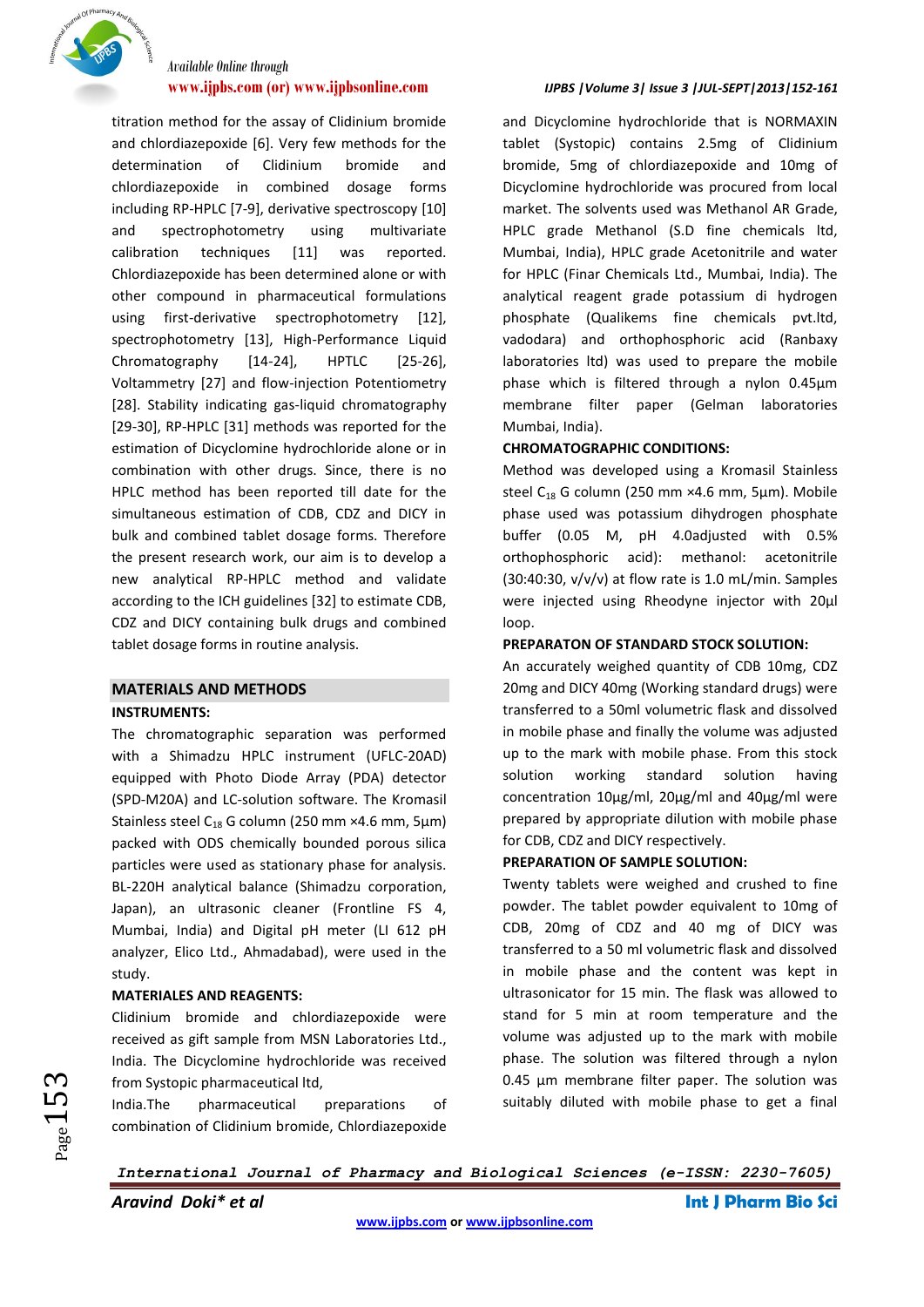

concentration of 10µg/ml of CDB, 20µg/ml of CDZ and 40µg/ml of DICY respectively.

**METHOD VALIDATION:** The developed RP-HPLC method was validated as per ICH guidelines [32]. **ASSAY:**

# Twenty tablets were weighed and crushed to fine powder. The tablet powder equivalent to 10mg of CDB, 20mg of CDZ and 40 mg of DICY was transferred to a 100 ml volumetric flask and dissolved in mobile phase and the content was kept in ultrasonicator for 15 min. The flask was allowed to stand for 5 min at room temperature and the volume was adjusted up to the mark with mobile phase. The solution was filtered through a nylon 0.45 μm membrane filter paper. The solution was suitably diluted with mobile phase to get a final concentration of 10µg/ml of CDB, 20µg/ml of CDZ and 40µg/ml of DICY respectively. The % assay of the drugs was calculated and the results are given in **Table-1**.

#### **SPECIFICITY:**

The specificity of the RP-HPLC method was determined by comparison of the chromatogram of mixed standards and sample solutions. The parameters like retention time (R *t*), resolution (*R* S), and asymmetry factor (*As*) and number of theoretical plates were calculated. Good correlation was found between the results of mixed standards and sample solutions.

#### **ACCURACY:**

The accuracy of the method was determined by calculating the recovery studies at three levels (80%, 100% and 120%) by standard addition method. Known amounts of standard CDB, CDZ and DICY were added to the pre quantified samples and they were subjected to proposed HPLC method. The results of the recovery studies are given in **Table-3**.

# **PRECISION:**

Precision study was performed to find out intra-day and inter-day variations. In this process the combined solution (10µg/ml, 20µg/ml and 40µg/ml of CDB, CDZ and DICY respectively) analyzed by same day (Intra-day precision) and on three different days (Inter-day precision). The %relative standard deviation (RSD) for intra-day precision was 1.135% of CDB, 1.252% of CDZ and 0.262% of DICY and for

### **www.ijpbs.com (or) www.ijpbsonline.com** *IJPBS |Volume 3| Issue 3 |JUL-SEPT|2013|152-161*

inter-day precision was 1.40% of CDB, 1.54% of CDZ and 0.65% of DICY respectively, which is less than 2% indicating high degree of precision.

### **LIMIT OF DETECTION (LOD) AND LIMIT OF QUANTIFICATION (LOQ):**

The LOD and LOQ for CDB, CDZ and DICY were separately determined by based on calculating the signal-to-noise ratio (S/N is 3.3 for LOD and 10 for LOQ) and from the calibration curves the standard deviation of the y-intercepts and slope of the regression lines were used. Results of LOD and LOQ are given in Table. The limit of detection (LOD) and the limit of quantification (LOQ) of the drug were derived by using the following equations designated by International Conference on Harmonization (ICH) guidelines (32).

$$
LOD = 3.3 \times \sigma/S
$$

$$
LOQ = 10 \times \sigma/S
$$

Where,  $\sigma$  = the standard deviation of the response S = slope of the calibration curve.

#### **LINEARITY:**

An accurately weighed quantity of CDB 10mg, CDZ 20mg and DICY 40mg (Working standard drugs) were transferred to into a separate 50mL clean and dry volumetric flasks and dissolved in mobile phase and finally each volumetric flask volume was adjusted up to the mark with mobile phase respectively. From this stock solution prepare 12, 16, 20, 24 and 28µg/ml of CDB, 24, 32, 40, 48 and 56µg/ml of CDZ and 48, 64, 80, 96 and 112µg/ml of DICY concentrations respectively. Inject each level into the chromatographic system and measure the peak area. Plot a graph of peak area versus concentration (on X-axis concentration and on Y-axis Peak area) and calculate the correlation coefficient. The results were shown in **Table-4**.

#### **ROBUSTNESS:**

The robustness study was done by making small changes in the optimized method parameters like changing in pH of the mobile phase by  $\pm$  1%, mobile phase ratio by  $\pm 2\%$ , column oven temperature by  $\pm$  $2^{\circ}$ C and flow rate by  $\pm$  1 ml/min and the chromatographic characteristics were evaluated. No significance change was observed.

*International Journal of Pharmacy and Biological Sciences (e-ISSN: 2230-7605)*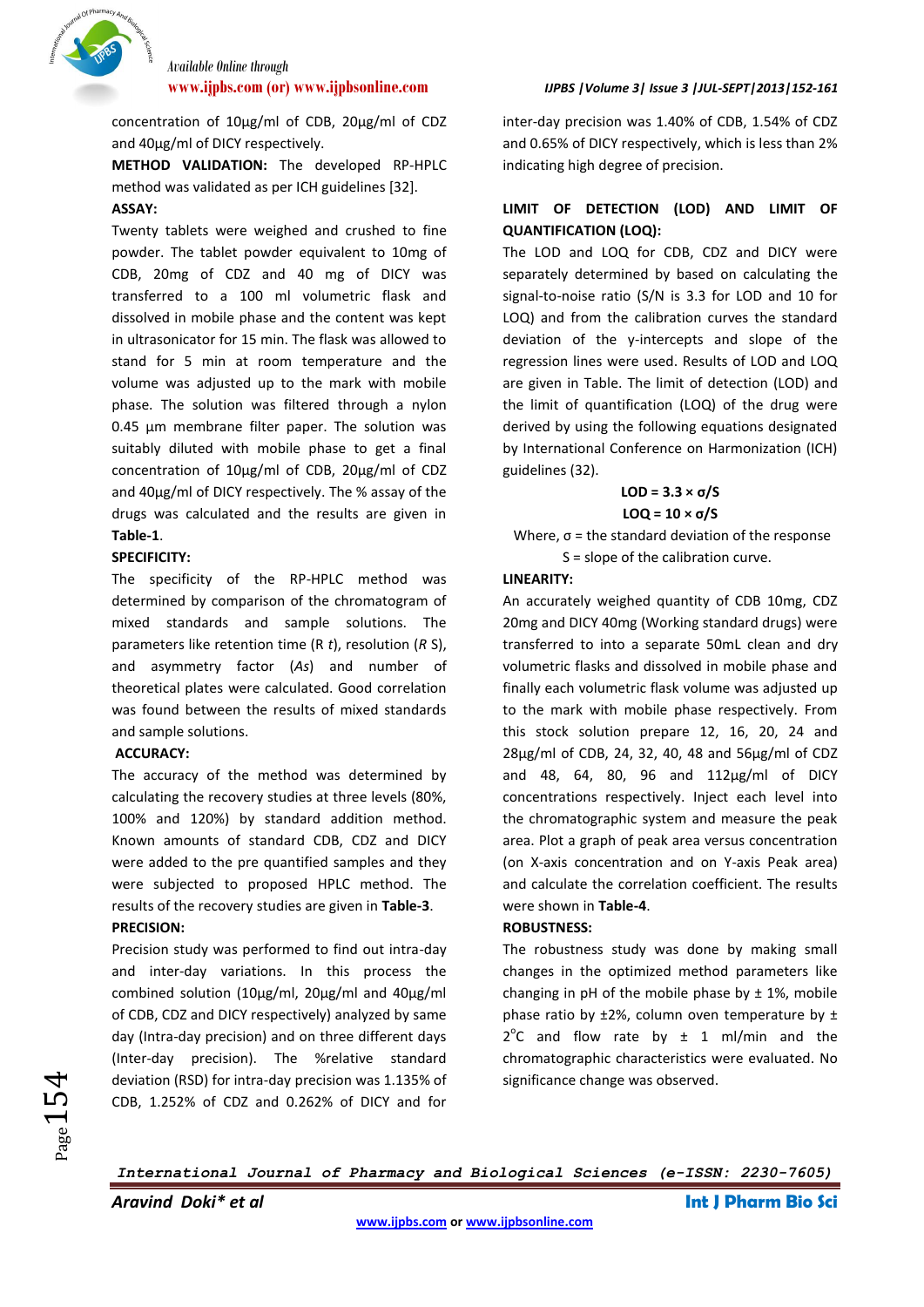

**Figure.1Chromatogram of CDB, CDZ and DICY in Bulk analysis**

**Figure.2 Chromatogram of CDB, CDZ and DICY in tablet analysis**



*International Journal of Pharmacy and Biological Sciences (e-ISSN: 2230-7605)*

*Aravind Doki\* et al* **Int J Pharm Bio Sci**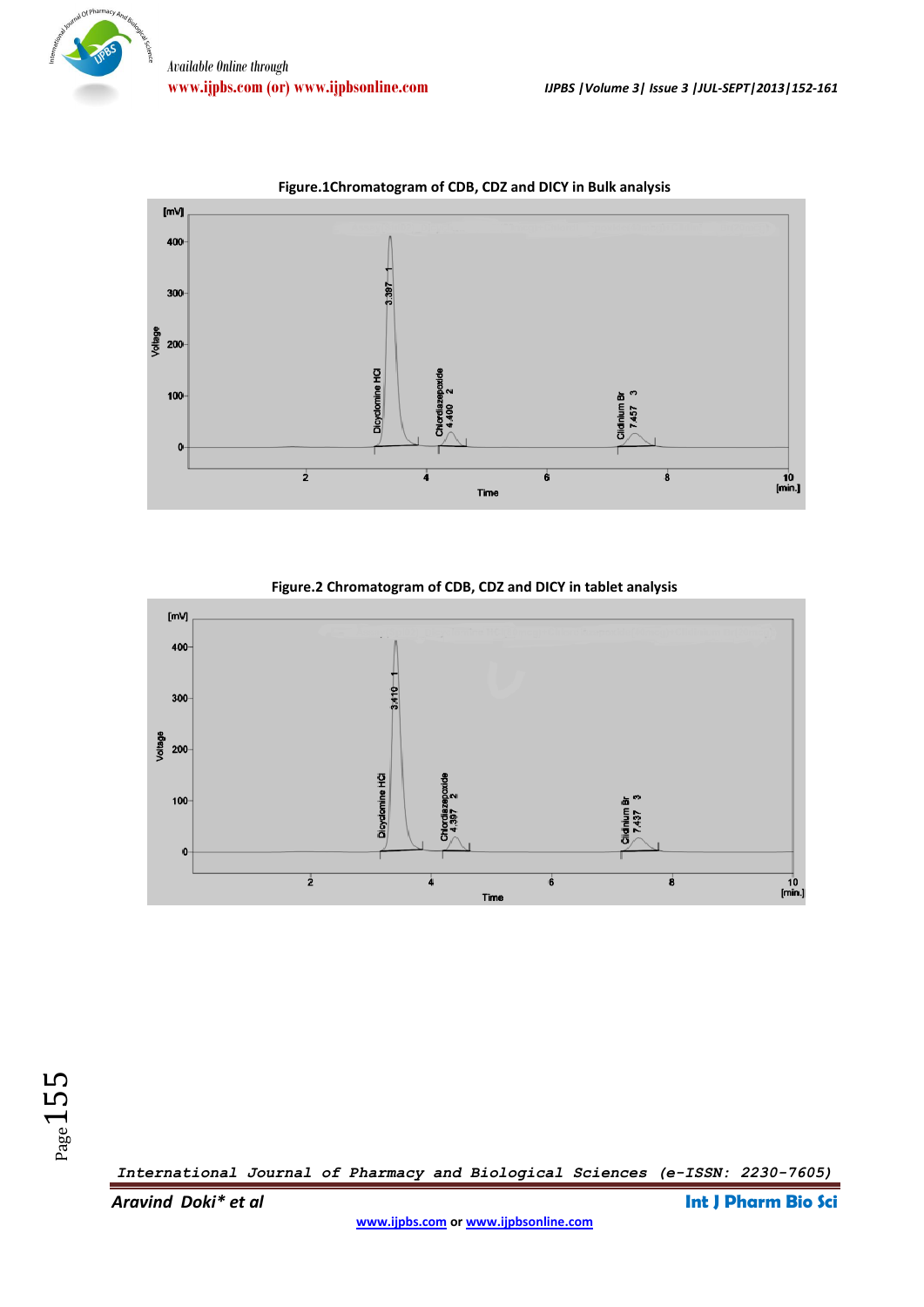

| <b>Table 1: Assay Parameters</b> |             |             |                     |        |  |  |
|----------------------------------|-------------|-------------|---------------------|--------|--|--|
| <b>Marketed</b><br><b>Drugs</b>  |             | Label claim | <b>Amount found</b> | %Assay |  |  |
| formulation                      |             | (mg)        | (mg)                | (%)    |  |  |
|                                  | <b>CDB</b>  | 2.5         | 2.49                | 99.6   |  |  |
| Normaxin-Tab                     | CDZ         |             | 4.99                | 99.80  |  |  |
|                                  | <b>DICY</b> | 10          | 9.91                | 99.10  |  |  |

#### **Table 2: Results from validation and system suitability studies**

| Validation                    | CDB   | CDZ   | <b>DICY</b> |
|-------------------------------|-------|-------|-------------|
| parameters                    |       |       |             |
| Theoretical plates            | 4101  | 3186  | 2415        |
| Resolution                    | 7.834 | 3.350 |             |
| Asymmetry factor              | 1.365 | 1.244 | 1.541       |
| Intra-day precision<br>(%RSD) | 1.135 | 1.252 | 0.262       |
| Inter-day precision<br>(%RSD) | 1.40  | 1.54  | 0.65        |
| $LOD$ ( $\mu$ g/ml)           | 0.83  | 4.58  | 1.39        |
| $LOQ$ ( $\mu$ g/ml)           | 2.52  | 13.89 | 4.22        |

#### **Table 3: Accuracy**

| <b>Drug</b> | Lable<br>(mg) | claim | Sample concentration (µg/ml) | <b>Amount added</b><br>$(\mu g/ml)$ | Amount<br>recovery<br>(mg) | % Recovery |
|-------------|---------------|-------|------------------------------|-------------------------------------|----------------------------|------------|
| <b>CDB</b>  | 2.5           |       | 16                           | 4                                   | 19.6078                    | 98.039     |
|             |               |       | 20                           | $\overline{4}$                      | 24.4274                    | 101.781    |
|             |               |       | 24                           | $\overline{4}$                      | 28.1889                    | 100.674    |
| <b>CDZ</b>  | 5             |       | 32                           | 8                                   | 39.44                      | 98.61      |
|             |               |       | 40                           | 8                                   | 48.08                      | 100.17     |
|             |               |       | 48                           | 8                                   | 55.81                      | 99.67      |
| <b>DICY</b> | 10            |       | 64                           | 16                                  | 80.71                      | 100.89     |
|             |               |       | 80                           | 16                                  | 96.85                      | 100.89     |
|             |               |       | 96                           | 16                                  | 109.81                     | 98.05      |

*International Journal of Pharmacy and Biological Sciences (e-ISSN: 2230-7605)*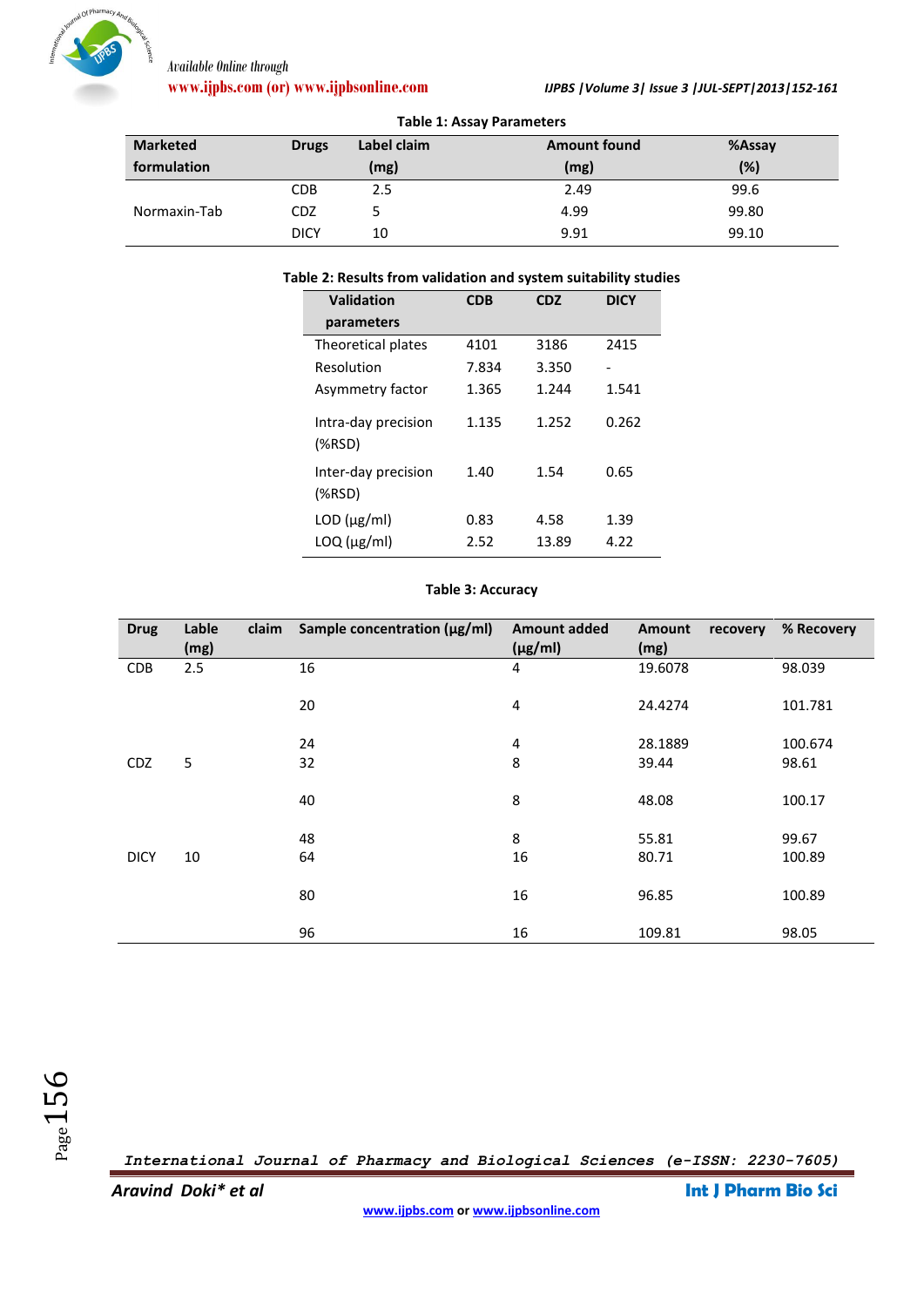

| S.NO         | Concentration(µg/ml) |     |             | Area       |            |             |
|--------------|----------------------|-----|-------------|------------|------------|-------------|
|              | <b>CDB</b>           | CDZ | <b>DICY</b> | <b>CDB</b> | <b>CDZ</b> | <b>DICY</b> |
| $\mathbf{1}$ | 12                   | 24  | 48          | 226.682    | 156.327    | 2593.335    |
| 2            | 16                   | 32  | 64          | 315.477    | 225.969    | 3302.327    |
| 3            | 20                   | 40  | 80          | 434.004    | 306.279    | 4485.003    |
| 4            | 24                   | 48  | 96          | 523.759    | 362.598    | 5363.931    |
| 5            | 28                   | 56  | 112         | 624.446    | 452.401    | 6312.861    |

#### **Table 4: Linearity**

**Linearity of CDB, CDZ and DICY**



*International Journal of Pharmacy and Biological Sciences (e-ISSN: 2230-7605)*

*Aravind Doki\* et al* **Int J Pharm Bio Sci**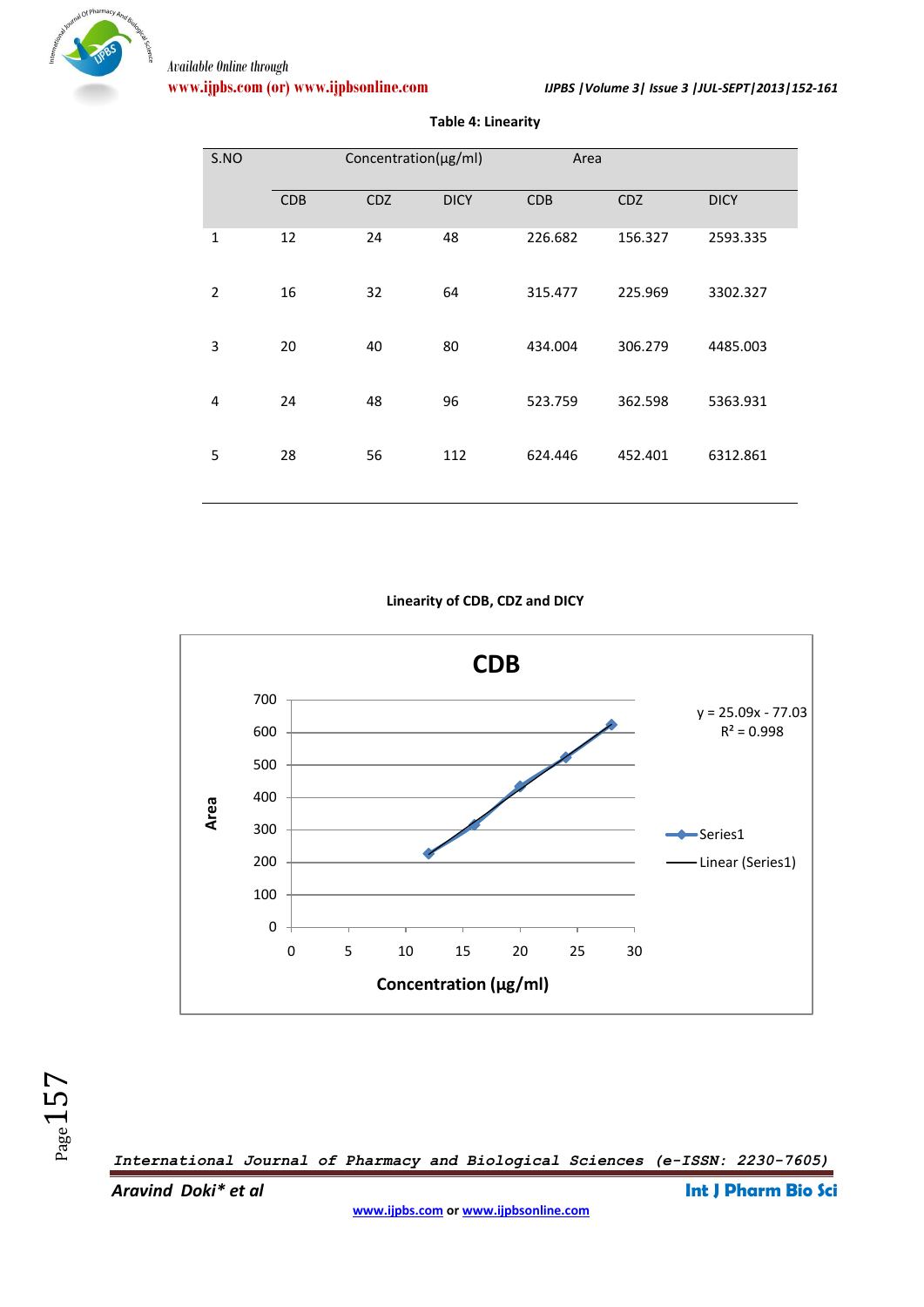





### **RESULTS AND DISCUSSION**

To optimize the RP-HPLC parameters, several mobile phase compositions were tried. A satisfactory separation and good peak symmetry for CDB, CDZ and DICY was obtained using Kromasil Stainless steel C<sub>18</sub> G column (250 mm ×4.6 mm, 5μm) with a mobile phase consisting of potassium dihydrogen phosphate buffer (0.05 M, pH 4.0adjusted with 0.5% orthophosphoric acid): methanol: acetonitrile (30:40:30, v/v/v) at flow rate is 1.0 mL/min, PDA detection was performed at

```
International Journal of Pharmacy and Biological Sciences (e-ISSN: 2230-7605)
```
*Aravind Doki\* et al* **Int J Pharm Bio Sci**

 $_{Page}158$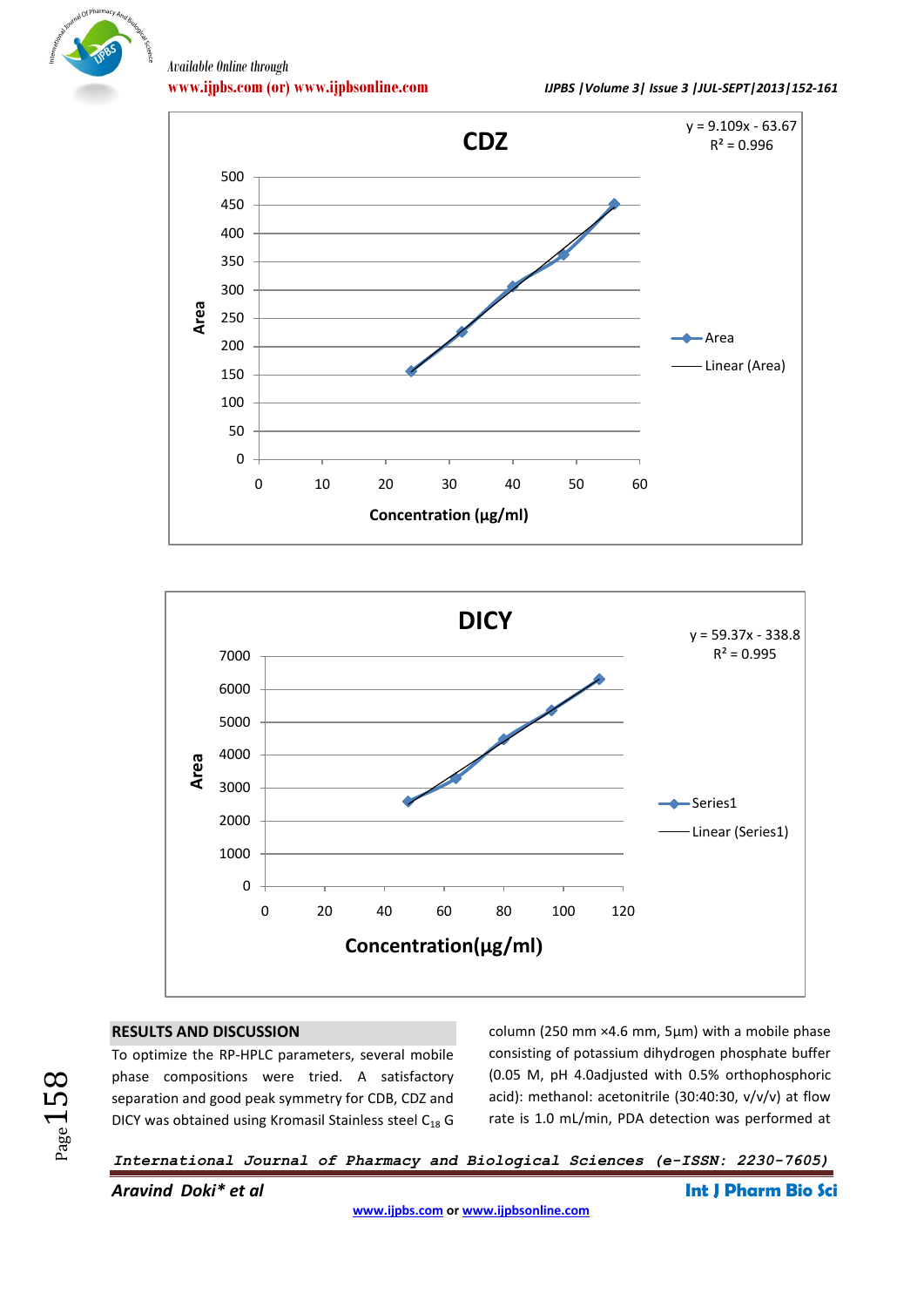

270nm. The retention times of Clidinium bromide, Chlordiazepoxide and Dicyclomine hydrochloride were found to be 7.457 min, 4.400 min and 3.397 min respectively (**Figure**). The amount of CDB, CDZ and DICY present in the sample solutions were determined respectively and the results obtained were comparable with the corresponding labeled claim (**Table 1**). The results of system suitability testing are given in Table 2. The %RSD of CDB, CDZ and DICY for intra-day precision and inter-day precision was less than 2% it reveal that the proposed method is precise (**Table 2**). The sensitivity of method LOD and LOQ is shown in **Table 2**. The % recovery was found to be 98-102% within the limits for CDB, CDZ and DICY (**Table 3**) which indicates high degree of accuracy of developed method. Linear correlation was obtained between concentration versus peak area of CDB, CDZ and DICY in the concentration ranges of 12-  $28(\mu g/ml)$ ,  $24-56(\mu g/ml)$  and  $48-112(\mu g/ml)$ respectively (**Table 4**). The correlation co-efficient (' *r 2* ' value) for CDB, CDZ and DICY was 0.998, 0.996 and 0.995 respectively. The results of the robustness study also indicated that the method is robust and is unaffected by small variations in the chromatographic conditions.

#### **CONCLUSION**

The proposed study describes RP-HPLC method for the estimation of CDB, CDZ and DICY in bulk drugs as well as in tablet formulation. The method was validated according to the ICH guidelines. Hence, it can be concluded that the developed RP-HPLC method is accurate, precise, and selective and it can be employed successfully for the estimation of CDB, CDZ and DICY in their bulk drugs and tablet formulation in routine analysis.

#### **ACKNOWLEDGEMENT**

The authors are thankful to MSN Laboratories Ltd., India and Systopic pharmaceutical ltd, India for providing gift sample of CDB, CDZ and DICY for research. The authors are grateful to Department of Pharmaceutical Analysis, Sri Shivani College of Pharmacy, Affiliated to Kakatiya University, Warangal, Andrapradesh, India, for providing all the facilities to carry out the work. The authors are express heartful thanks to Mr. Althafuddin.Shaik M.S and Girishkumar. Gurramkonda M.S for their best wishes and constant support and affectionate encouragement during course of my project work.

#### **REFERENCES**

- 1. M.I. Toral, P. Richter, N. Lara, P. Jaque, C. Soto, and M. Saavedra, "Simultaneous determination of Chlordiazepoxide and Clidiniumbromide in pharmaceutical formulations by derivative spectrophotometry". *Int. J. Pharm.* 189**:** 67–74, 1999.
- 2. J. Gasparic, J. Zimak, "Analysis of the 1, 4 benzodiazepines by methods based on hydrolysis", *Journal of Pharmaceutical and Biomedical Analysis, vol. 1, no. 3, pp.* 259–279, 1983.
- 3. Drug bank, Drug profile, Dicyclomine Hcl, http://drugbank.ca/drugs/DB00863 (APRD00113). As accessed on February 14, 2013.
- 4. Drug profile, Dicyclomine Hcl, http://www.drugs.com/cdi/dicyclomine hydrochloride.html. As accessed on May 14, 2013.
- 5. Aventis pharmaceuticals: Bentyl (Dicyclomine Hcl, USP) prescribing information, Bridgewater, NJ. Apr 2003.
- 6. United States Pharmacopoeia, United States Pharmacopoeia Convention, Rockville, 34th ed., 2011.
- 7. A. Pathak, P. Rai, S.J. Rajput, "Stability-indicating HPLC method for simultaneous determination of Clidinium bromide and chlordiazepoxide in combined dosage forms", *Journal of Chromatographic Science, vol. 48, no. 3, pp*. 235-239, 2010.
- 8. S.M. Yuen, G. Lehr, "Liquid-chromatographic determination of Clidinium bromide and Clidinium bromide - chlordiazepoxide hydrochloride combinations in capsules", *Journal of the Association Official of Analytical Chemistry, vol. 74, no. 3, pp.* 461- 464, 1991.
- 9. I.M. Jalal, S.I. Sa'sa, A. Hussein, H.S. Khalil, "Reversedphase high-performance liquid-chromatographic determination of Clidinium bromide and chlordiazepoxide in tablet formulations", *Analytical Letters, vol. 20, no. 4, pp*. 635-655, 1987.
- 10. M. Ines Toral, P. Richter, N. Lara, P. Jaque, C. Soto, M. Saavedra, "Simultaneous determination of chlordiazepoxide and Clidinium bromide in pharmaceutical formulations by derivative spectrophotometry", *International Journal of Pharmaceutics, vol. 189, no. 1, pp.* 67-74, 1999.
- 11. M.R. Khoshayand, H. Abdollahi, A. Moeini, A. Shamsaie, A. Ghaffari, S. Abbasian, "Simultaneous spectrophotometric determination of chlordiazepoxide and Clidinium using multivariate calibration

*International Journal of Pharmacy and Biological Sciences (e-ISSN: 2230-7605)*

*Aravind Doki\* et al* **Int J Pharm Bio Sci**

 $_{\rm Page}159$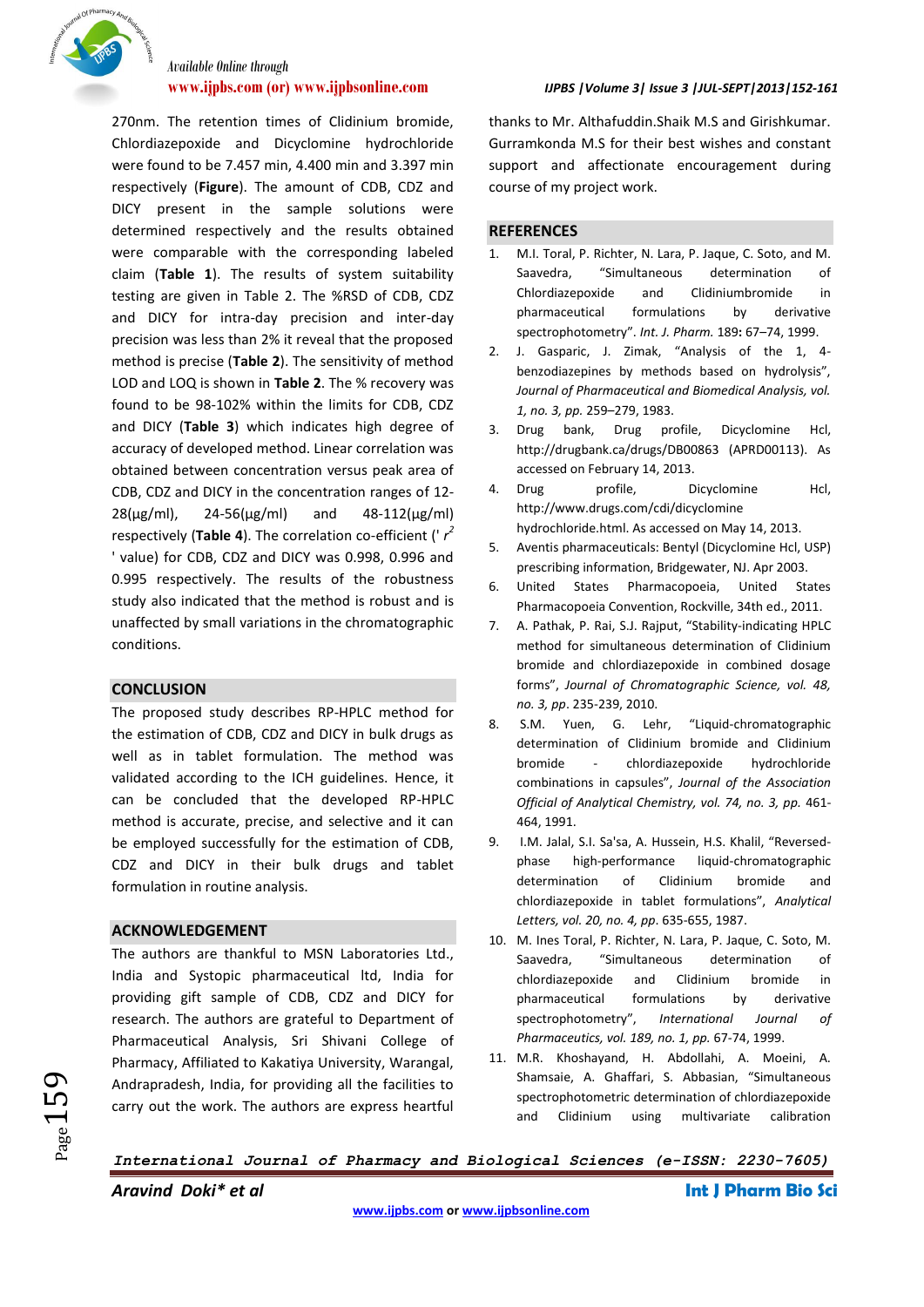

techniques", *Drug Testing and Analysis, vol. 2, no. 9,* pp. 430-435, 2010.

- 12. S.A. Ozkan, N. Erk, Z. Senturk, "Simultaneous determination of two-component mixtures in pharmaceutical formulations containing chlordiazepoxide by ratio spectra derivative spectrophotometry", *Analytical Letters, vol. 32, no. 3, pp. 497-520*, 1999.
- 13. A.G. Davidson, "Assay of chlordiazepoxide and demoxepam in chlordiazepoxide formulations by spectrophotometry", *J. Pharm. Sci.* **7**3: 55–58, 1984.
- 14. M. Mazzei, A. Balbi, G. Roma, M. Di Braccio, and L. Robbiano, "HPLC analysis of the nitrosation products of chlordiazepoxide". *Farmaco* 44: 883–889, 1989.
- 15. M. Divoll, D.J. Greenblatt, and R.I. Shader, "Liquid chromatographic determination of chlordiazepoxide and metabolites in plasma", *Pharmacol.* 24**:** 261–266, 1982.
- 16. S.E. Roberts, M.F. Delaney, "Determination of chlordiazepoxide, its hydrochloride and Related impurities in pharmaceutical formulations by reversedphase high-performance Liquid chromatography", *Journal of Chromatography A, vol. 283, pp*. 265-272, 1984.
- 17. J.B. Zagar, F.J. Van Lenten, G.P. Chrekian, "High pressure liquid chromatographic Separation and quantitation of chlordiazepoxide Hcl and two of its related compounds", *Journal of the Association Official of Analytical Chemistry, vol. 61, no. 3, pp*. 678-82,1978.
- 18. D.Burke, H.Sokoloff, "Simultaneous high-performance liquid chromatographic Determination of chlordiazepoxide and amitriptyline hydrochloride in two-component Tablet formulations", *Journal of Pharmaceutical Science, vol. 69, no. 2, pp*. 138-140, 1980.
- 19. R.T. Sane, D.P. Gangal, R.V. Tendolkar, R.M. Kothurkar, K.D. Ladage, "Simultaneous high-performance liquidchromatographic determination of amitriptyline hydrochloride and chlordiazepoxide from pharmaceutical preparations", Indian Journal of Pharmaceutical Science, vol. 51, no. 2, pp. 68-70, 1989.
- 20. M.A. Abuirjeie, M.E. Abdel Hamid, "Simultaneous highperformance liquid-chromatographic and firstderivative spectrophotometric determination of amitriptyline hydrochloride and chlordiazepoxide in capsules", *Analytical Letters, vol. 22, no. 4, pp*. 951- 962, 1989.
- 21. R.S. Haggag, R.A. Shaalan, T.S. Belal, "Validated HPLC determination of the two fixed dose combinations (chlordiazepoxide hydrochloride and mebeverine hydrochloride; carvedilol and hydrochlorothiazide) in

#### **www.ijpbs.com (or) www.ijpbsonline.com** *IJPBS |Volume 3| Issue 3 |JUL-SEPT|2013|152-161*

their tablets", *Journal of AOAC International, vol. 93, no. 4, pp*. 1192-1200, 2010.

- 22. S.K. Patel, N.J. Patel, "Simultaneous RP-HPLC Estimation of Trifluoperazine Hydrochloride and Chlordiazepoxide in Tablet Dosage Forms", *Indian Journal of Pharmaceutical Science, vol. 71, no. 5, pp.* 545-547, 2009.
- 23. A. Zevzikoviene, A. Zevzikovas, A. Bertulis, "Determination of diazepine derivatives: alprazolam, medazepam, chlordiazepoxide mixture by high performance liquid chromatography", *Medicina (Kaunas), vol. 39, no. 2, pp*. 37-41, 2003.
- 24. S.K. Patel, N.J. Patel, "Simultaneous determination of imipramine hydrochloride and chlordiazepoxide in pharmaceutical preparations by spectrophotometric, RP-HPLC and HPTLC methods", *Journal of AOAC International, vol. 93, no. 3, pp*. 904-910, 2010.
- 25. D.J. White, J.T. Stewart, I.L. Honigberg, "Quantitative analysis of chlordiazepoxide hydrochloride and related compounds in drug substance and tablet dosage form by HPTLC and scanning densitometry", *Journal of Planar Chromatography Modern TLC, vol. 4, no. 4, pp.* 330-332, 1991.
- 26. S. Stahlmann and K.A. Kovar, "Analysis of impurities by high-performance thin layer Chromatography with Fourier transforms infrared spectroscopy and UV absorbance Detection in situ measurement: chlordiazepoxide in bulk powder and in tablets", *J. Chromatogram. A* **813:** 145–152, 1998.
- 27. G.B El-Hefnawey, I.S. El-Hallag, E.M. Ghoneim, and M.M. Ghoneim, "Volta metric behavior and quantification of the sedative-hypnotic drug chlordiazepoxide in bulk form, pharmaceutical formulation and human serum at a mercury electrode", *J. Pharm. Biomed. Anal.* **34:** 75–86, 2004.
- 28. Y.M. Issa, N.T. Abdel-Ghani, A.F. Shoukry, and H.M. Ahmed, "New conventional coated-wire ion-selective electrodes for flow-injection potentiometric determination of chlordiazepoxide," *Anal. Sci.* **21:** 1037–1042, 2005.
- 29. Beretta E and Vanazzi. G; "Determination of nanogram amounts of Dicyclomine with gas chromatography and nitrogen-selective detection. Biomedical applications". *Elsevier science publishers B.V. Journal of chromatography*; 384: 341-344. 1984.
- 30. Singh. HS, Tan. I; "Stability-indicating capillary gasliquid chromatographic assay of Dicyclomine hydrochloride in some pharmaceutical formulations," *Journal of Chromatogram*, 475: 381-389, 1989.
- 31. Prajapati D, Raji H;"Simultaneous estimation of Mefenamic acid and Dicyclomine hydrochloride by RP-

# *International Journal of Pharmacy and Biological Sciences (e-ISSN: 2230-7605)*

*Aravind Doki\* et al* **Int J Pharm Bio Sci**

 $Page160$